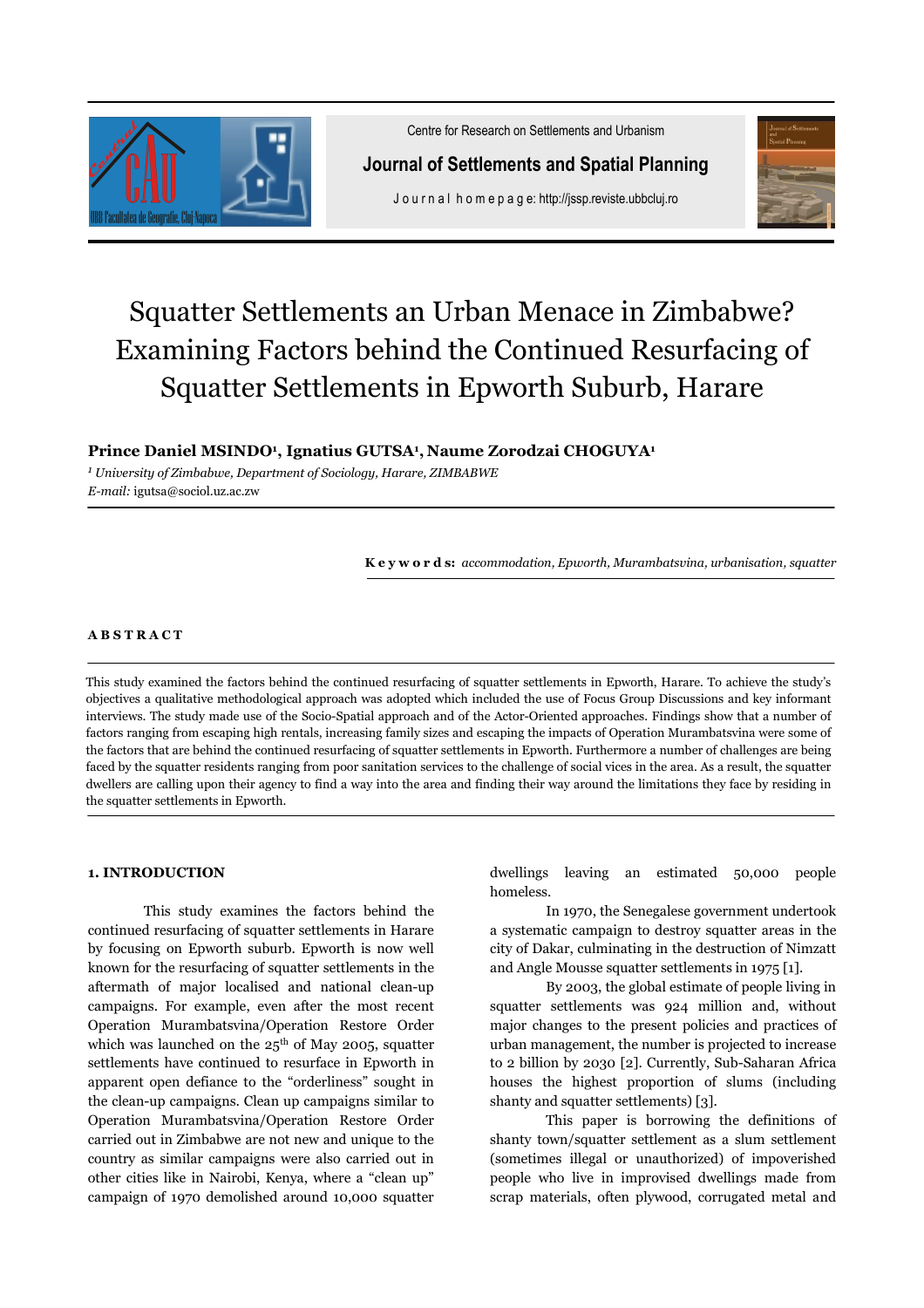sheets of plastic [4]. Squatter settlements are also known as shanty towns, informal settlements, low income settlements and semi-permanent settlements or unplanned settlements [5]. As a result of the above observations in this paper, the term shanty settlement will be used interchangeably with squatter settlement. Because of their illegal or semi legal status, infrastructure and services are usually inadequate.

Nevertheless, it should be noted that not all scholars hold negative views about squatter settlements. Focusing on developing countries, squatter settlements are portrayed as highly successful solutions to housing problems in urban areas. The development of squatter settlements should therefore be seen in the overall perspective of urban growth in the third world and its inevitability (Turner, 1969, cited in [6]).

# **2. URBANISATION AND THE RISE OF SQUATTER SETTLEMENTS**

Rapid rural-urban migration in search of better living conditions and work has been related to the rise of squatter settlements [7]. Here the problem of squatting is related to housing shortages caused by rapid urban growth which is not accompanied by equal growth in the provision of housing facilities.

This was the case of Zanzibar as in as much as a number of factors had contributed to the rise of squatter settlements, in Zanzibar urbanisation was singled out as having played a leading role due to the natural growth rate of urban population outpacing the availability of formal accommodation choices. This saw the population of Zanzibar rising from 27,000 in 1948 to 204,774 in 1988 and to 391,519 by 2002 [8].

In the case of Dehli, half or more of its population live in squatter settlements known as Jhiggi Jhampri clusters. These have been consequences of urbanisation as people move into urban areas. As a result, migrants into the city who cannot find employment have the potential of being squatter settlers [9].

However, though offering alternative accommodation, squatter settlements have their share of problems which includes pollution of the ground water source as in Zanzibar as a result of poor disposal of liquid and solid waste leading to frequent outbreaks of water borne diseases such as cholera and dysentery, particularly during high rainfall seasons [10].

## **2.1. Understanding the rise of informal settlements in Zimbabwe**

In order to understand the emergence of squatter problems in Africa, it is important to understand that colonial administrators in Africa segregated African cities by demarcating and separating areas into "European" and "African" areas [11]. With

most countries in Africa gaining their independence during the 1960's and the 1970's, some African cities grew spectacularly due to rapid population movements into urban areas as the restrictive colonial laws such as the "pass laws" were removed. For example, between 1982 and 1992, Zimbabwe's urban population grew twice as that of the rural areas as the urban population grew from just under 2 million to 3.2 million and by 2000 the number was at 4.8 million [12]. Just before Zimbabwe's independence in 1980, the number of people living in the urban areas increased dramatically as the Smith regime failed to stem the influx of people during the latter years of the liberation war. Evidence of this was the unprecedented appearance of large squatter settlements in and around various towns (for example, Chirambahuyo settlement in Chitungwiza which had a population close to 30,000 in 1979).

## **2.2. Epworth - the study area**

The high density suburb of Epworth is located 12 kilometres in the south-eastern part of Harare [13]. The suburb is populated by mainly poor residents of Harare and is divided into seven wards. The area witnessed a large influx of people during the late 1970's and early 1980's, with the population rising from twenty thousand in 1980 to thirty five thousand in 1987. Epworth had not been planned as an urban residential area and this rapid increase in population was occurring on land without any water supply and sanitation facilities. Therefore "Epworth's close proximity to the major industrial area and its reasonable distance from the main informal market of Mbare made it an attractive place for new immigrants to the city as well as for the urban poor" [14].



Fig. 1. Map of Harare with Epworth *(Bottom right corner: Map courtesy of Great Zimbabwe guide).* 

#### **2.3. Objectives of the study**

#### *General Objective*

To examine factors behind the continued resurfacing of squatter settlements in Epworth.

*Specific objectives*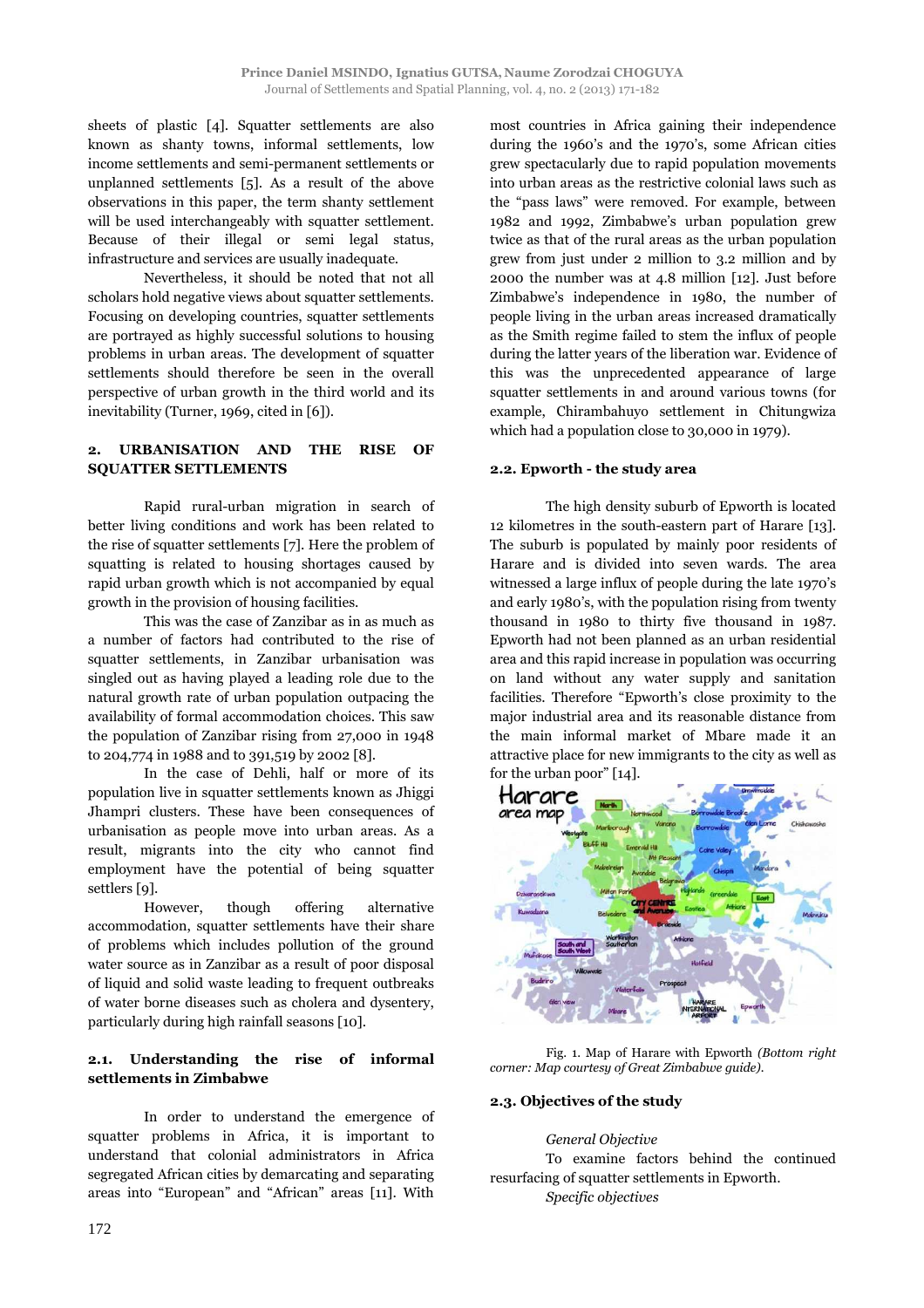**Squatter Settlements an Urban Menace in Zimbabwe? Examining Factors behind the Continued Resurfacing of Squatter Settlements in Epworth Suburb, Harare** 

Journal Settlements and Spatial Planning, vol. 4, no. 2 (2013) 171-182

a). To provide a characterisation or profile of the people living in Epworth.

b). To document the factors leading to the resurfacing of Epworth as a shanty settlement.

c). To investigate possible measures to curb the resurfacing of Shanty Settlements in Epworth.

*Research questions* 

a). What are the reasons behind the continued resurfacing of squatter settlements in Epworth?

b). What is the characterisation or profile of people living in Epworth?

c). What are the reasons leading to the resurfacing of Epworth as a Shanty Settlement?

d). What are the impacts of shanty or squatter settlements on gender?

e). What are the possible measures that can be put in place to curb the resurgence of squatter or shanty settlements?

#### **3. THEORETICAL FRAMEWORKS**

This study uses the Socio-spatial Approach and the Actor-oriented Approaches. The Socio-spatial Approach was introduced in the 1990s in relation to urban studies. Here, the key issues which define the spatial organisation of society tend to be viewed in relation to specific cultural, political, social and economic features of the mode of societal organisation. The theory also shows the inequalities in the city in terms of setting up buildings and the reproduction of classes and how state interventionist policies are used. This approach seeks to draw parallels with the environment and condition drawing from the social, economic and political realm, in which shanty settlements are erected and resurfacing providing a lens to examine the factors leading to the resurfacing of shanty settlements. The Actor-oriented Approaches will also be called upon [15]. Emphasis here will be on getting people's perception as they are the ones who reside in the shanty settlements.

#### **4. METHODOLOGICAL APPROACH**

This study was done between January and March 2013. So in order to be able to describe the people's experiences of living in Epworth as well as to get the opportunity to interact with respondents in their natural setting, the study adopted a qualitative approach influenced by the realization that qualitative research is a multi-method approach based on distinct methodological traditions grounded in the assumption that individuals construct their own social reality based on their understandings of their environment [16], [17], [18]. This approach proved useful to the study through its in depth nature in the data collection process in trying to identify the dynamics of people living in squatter settlements of Epworth as well as to document the reasons behind the continued resurfacing of squatter settlements from both squatters and the responsible authorities. As a result, the qualitative approach proved useful as it enabled researchers to easily document the experiences and the reasons why people end up being squatters in Epworth. Probability sampling which adopted a stratified random sampling approach was used by dividing all the seven wards in Epworth into homogenous subgroups and then taking a random sample. The households were then divided into groups of ten per each ward to come up with a total of seventy households. However, reaching all the seventy households was a challenge as in some wards (e.g. in ward 5) there are no shanty settlements, in ward 2 the councillor was deceased, in ward 6 there was no reliable transport and in ward 3 the councillor was reluctant to cooperate with the researchers. Accessibility into the areas was granted by the councillor representing the ward to be visited.

The specific data gathering methods adopted included interviews as interviewing is the favourite methodological tool for qualitative research as it involves the art of asking questions and listening to the response [16]. As a result, the study included both structured and unstructured interviews. Structured interviews were useful in obtaining information from key informants who were members of the local Epworth Local Authority board (the Senior Assistant Housing Officer and the Board Secretary). Unstructured interviews were administered to the residents residing in the shanty settlements of Epworth in order to document the reasons why they were residing in the squatter settlements even after Operation Murambatsvina. Unstructured interviews are susceptible to interviewer effects as they depend on the conversational skills of the interviewer. However the use of unstructured interviews had its own strengths as it allowed the researchers to probe some of the responses by the participants and also provided the opportunity to seek clarifications where needed [19]. However, the major challenge of interview was that some of respondents in Epworth were not fluent enough in English, forcing the researchers to sometimes use a mixture of Shona and English to overcome this. Adoption of English was necessary as some of the respondents are foreigners who are not fluent in Shona. Therefore the English language proved to be a "common" language among the respondents in the area.

A total of 3 Focus Group Discussions (FGDs) were also conducted. That is two FGDs with females alone; with males alone and a mixed gender FGD averaging six participants per FGD. FGDs are a semi structured data gathering method in which a purposively selected set of participants gathers to discuss issues based on key themes with a facilitator [20]. Furthermore, FGD make it possible for researchers to get an in-depth understanding of the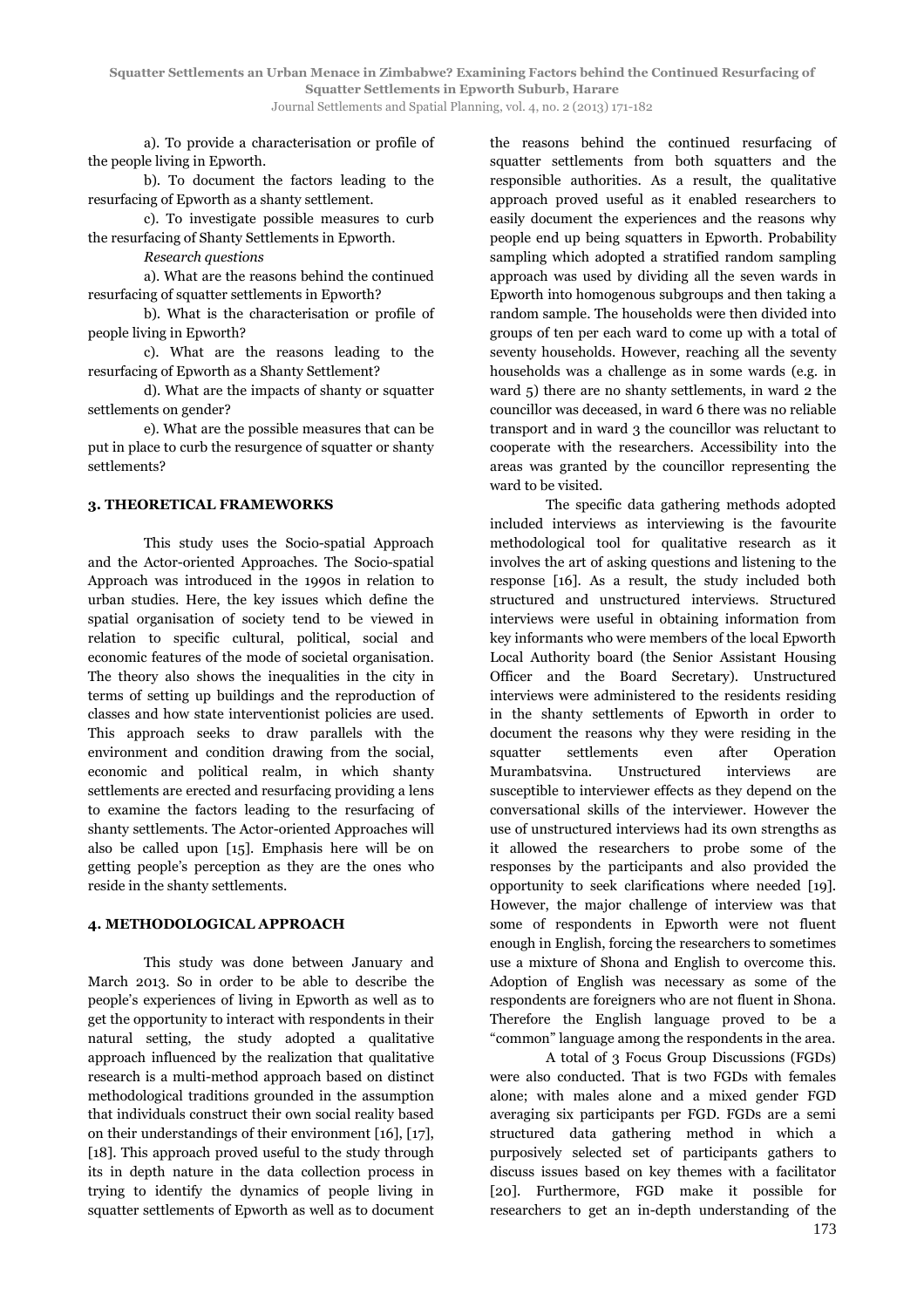content and social fabric of the community [21]. Therefore FGDs were important in helping researchers understand the processes at play in the wards in Epworth. Separating respondents along gender lines was important in order to allow respondents to freely discuss issues they would otherwise not have been comfortable to discuss in the presence of the other gender. For example, in this study, married women were not comfortable to discuss about prostitution in the presence of their husbands whom they suspected of engaging the services of prostitutes. Respondents for the FGDs were randomly selected as gender and age. As a result of the qualitative nature of the research, data here was analysed and presented thematically. In this study, research ethics were upheld through informed consent and the guarantee of confidentiality and anonymity as the researchers used pseudo names to keep the respondents anonymous because respondents did not want their real names to appear in the study.

#### **5. PRESENTATION OF FINDINGS**

#### **5.1. Socio-economic characteristics of the people living in Epworth**

From the interviews it emerged that a number of the settlers in Epworth were not formally employed. Most of the respondents were engaged in menial jobs ranging from vending (selling fresh products from Mbare, prepaid mobile phone airtime or dried fish). Vending was described as predominantly the domain of women due to their limited mobility resulting from demanding household chores and responsibilities.

Table 1. Distribution of the households based on the number of years they have been living in the settlements.

| <b>Years</b>  | <b>Number of households</b> |
|---------------|-----------------------------|
| Past 25 years |                             |
| Past 20 years | 5                           |
| Past 15 years | Q                           |
| Past 10 years | 14                          |
| Past 5 years  | 16                          |

Some of the semi-skilled and skilled respondents bemoaned the lack of formal employment opportunities which had forced them to earn a living in the informal sector. This was echoed by some of the self-employed welders and carpenters in Ward 3 (Domboramwari) who made a living out of making wardrobes, room dividers, beds and related items. Some of the respondents were domestic workers and yard maintainers in the nearby suburbs of Chadcombe, Hatfield and Craneborne. However not all the residents of the squatter settlements were working in the informal sector. Some of the residents were formally employed like two of the respondents who were working as teachers. One of them was a qualified primary school teacher who had settled in Epworth as he could not afford the high rentals charged in the nearby middle class suburb of Chadcombe when he was transferred to Harare from rural Mudzi district. Some of the respondents were also formally employed in the industrial areas in and around Harare. For example, one of the respondents interviewed in the Komboniyatsva was employed in the heavy industrial area of Granitesideas as a motor mechanic. Another respondent interviewed in Ward 7 was also working as a packaging machine operator for one of the companies situated in Lytton industrial area.

## **5.2. Ineffectiveness of operation Murambatsvina in the Epworth area**

According to one of our key informants, the resurfacing of squatter or shanty settlements in Epworth could be attributed to the ineffectiveness of Operation Murambatsvina. In as much as the campaign was targeted at removing illegal structures including shanty settlements, the campaign did not take its full effect in Epworth. The Housing Officer also indicated that the clean up operation had not been effective as it only destroyed shanty settlements in two out of the seven wards in Epworth, namely Balancing rocks (Komboniyatsva) and Donoro areas.

The other areas were not affected due to political influence as it was alleged that some politicians used their influence to sway Operation Murambatsvina from taking its full effect in the area. The ward 3 councillor also indicated that the arrival of the United Nations Special Envoy on Human Rights and Settlements Ms Anna Tibaijuka also affected the full implementation of Murambatsvina in the area as the government made steps towards influencing the outcome of her report. As a result, there was noticeable resurfacing of squatter settlements in Epworth as some outsiders moved into the area with hopes to settle in Epworth e.g. in Ward 7 and Ward 3 (Domboramwari).

# **5.3. Delayed allocation of stands (housing waiting list) and resurgence of squatter settlements**

After Operation Murambatsvina, those in search of housing stands had to formally apply to the Epworth Local Board and subsequently have their names placed on the Housing Waiting List. In interviews with residents in the squatter settlement it emerged that the procedure to be allocated a stand was a lengthy process. One of the respondents, Mr. Sidzo (pseudo name), indicated that he applied for a stand in 2006 after being affected by Operation Murambatsvina which destroyed his five roomed house. Seven years down the line he is still on the Epworth housing waiting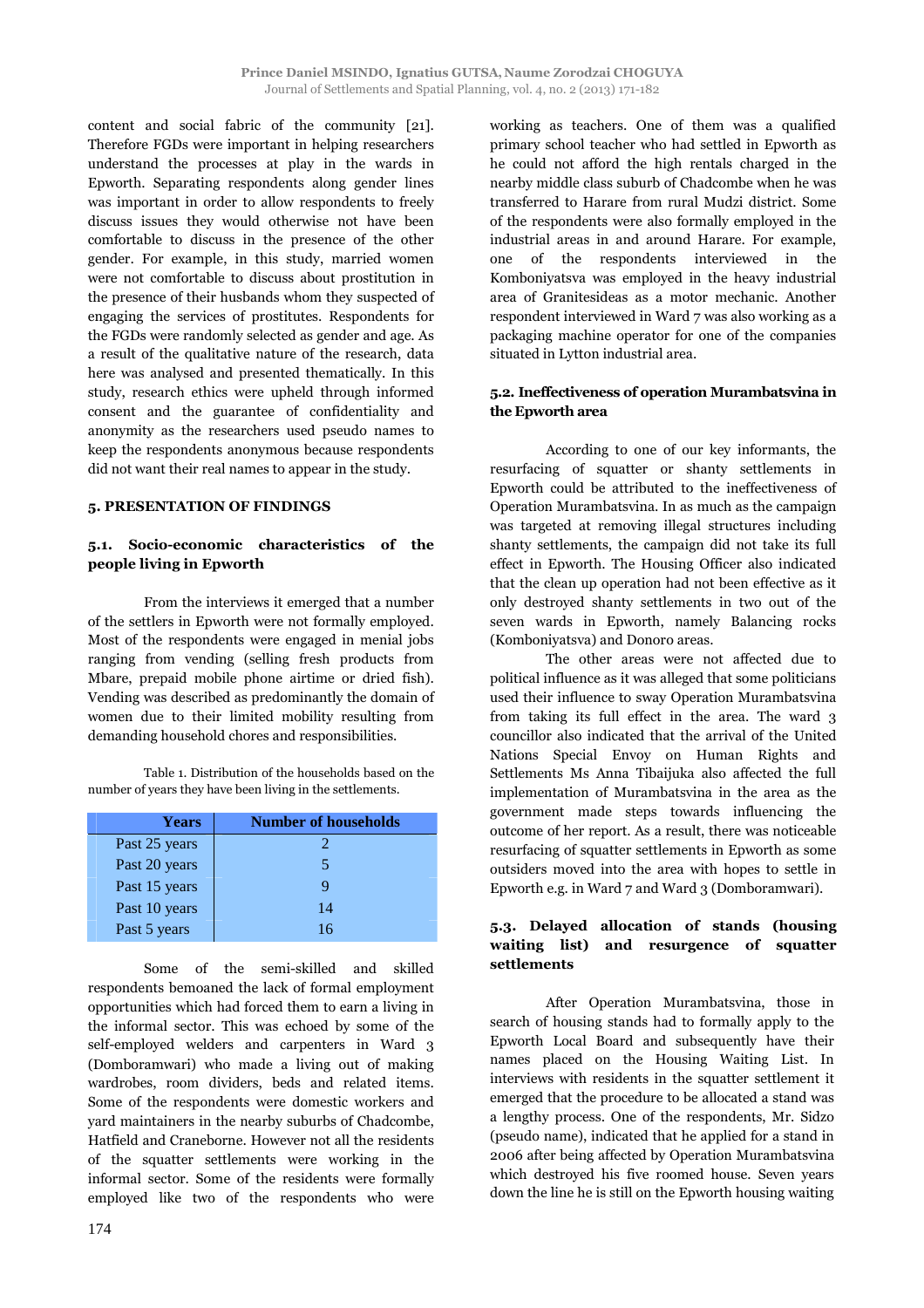list. Other squatter settlers indicated that they had also been on the City of Harare housing waiting list for a number of years. Another settler, Mr. Itso (pseudo name), also blamed the incompetence in allocation of housing on the Harare City Council as he had been on the housing waiting list since 1999. As a result, he continued to stay in Epworth as he had rebuilt his four room house which was destroyed during Operation Murambatsvina.

Another woman from ward 7 also indicated that she had been on the Epworth Local Board's housing waiting list for the past eight years prompting her to construct her house in the squatter settlement. As a result, the slow process through which the authorities allocate stands is contributing to the resurfacing of squatter settlements in Epworth.

#### **5.3. Expensive residential stands and rise in squatter settlements**

Some of the respondents indicated that in instances where the Epworth local board put stands up for sale they would be way beyond their buying power as some of them were either not employed or employed in the informal sector which had limited returns. For example, the stands were sold at US\$ 650 per 150 square metres. As a result, the high prices of stands were an obstacle to squatter settlers to legally acquire stands, thereby accounting for the resurgence of squatter settlements in Epworth. For instance, one respondent said: '*Mushure mekunge imba yangu yapazwa pa Operation Murambatsvina,ndaive ndine shungu ne tarisiro yekuti ndingakwanise kutengawo stand yangu kuti ndigowanawo pekugara pakanaka asi mari yandinotambira haienderane ne mutengo wema stands acho nekuti ari kudhura,izvi zvatoita kuti ndirambe ndichigara hangu kuno kuMagada asi chido ndaiva nacho hangu'* meaning, "I really wanted to purchase a stand after my house in Ward 1 (Komboniyatsva) was destroyed during Operation Murambatsvina, however my hopes were shattered when I found that I could not afford to buy the stand since I survive on part time gardening jobs in the nearby suburbs of Hatfield and Chadcombe; as a result I continue to stay here in Epworth".

# **5.4. Epworth as a haven for operation Murambatsvina victims**

Operation Murambatsvina did not only affect Epworth, but it also took its toll in some areas in Harare. In the study it emerged that some of the victims of the 'clean-up campaign' who were affected in other areas came to find refuge in Epworth.

One of the respondents indicated that they were originally not from Epworth, but had come there as some areas with shanty settlements in Epworth were left untouched during the 'clean-up campaign'. As a result, a number of people came to seek residence as squatters in Epworth.

One female respondent indicated that she had come to stay in Epworth moving from Chitungwiza's unit D where she was renting a cottage which was destroyed during Operation Murambatsvina.

# **5.5. Family expansion and settling in Epworth**

Some families interviewed attributed their decision to settle in Epworth because of their growing family sizes. Most of these families were renting in areas around Harare such as Budiriro, Mufakose, Glen View, Queensdale and Braeside. However, because of increasing family size, they often found themselves at loggerheads with their landlords who would often complain about the sanity of their yards, usage of water and electricity. For instance, one respondent – a commuter omnibus driver – had moved from Glen View to Epworth as his landlord started complaining about the usage of water and electricity soon after his wife had given birth to their third child.

The respondent relocated to Epworth to squat citing the ease of finding accommodation here free from the stringent demands of landlords. Mr. Vine (pseudo name), working as a soldier, indicated that he had also relocated from Mabvuku to Epworth, as the house he used to stay with his family was no longer suitable for his now grown up children.

# **5.6. High rentals and the search for cheap accommodation**

In some of the interviews carried out, it emerged that some of the residents of the shanty settlements came from surrounding areas of Harare, such as Glen Norah, Glen View, Budiriro, Southerton and Kuwadzana as well as out of Harare areas such as Chitungwiza, running away from the high rentals charged by landlords and the high utility bills (electricity and water). As a result, the high rentals demanded by landlords forced some to move away from certain suburbs to Epworth's shanty settlements where accommodation is relatively cheap. One of the respondents, Sylvia (pseudo name), a 34 year old woman and a tailor by profession, came to Epworth in 2008, running away from high rentals which were being charged in Southerton, where she was renting a cottage. She relocated to Epworth's (Domboramwari) ward 4 where she bought an illegal stand from some politicians for US\$ 700, far less the price of renting a cottage. Another respondent, a 55 year old woman working as a general hand at Harare General Hospital, also indicated that she moved away from the high density suburb of Glen Norah where she was renting a room at US\$85 compared to Epworth where she is paying US\$25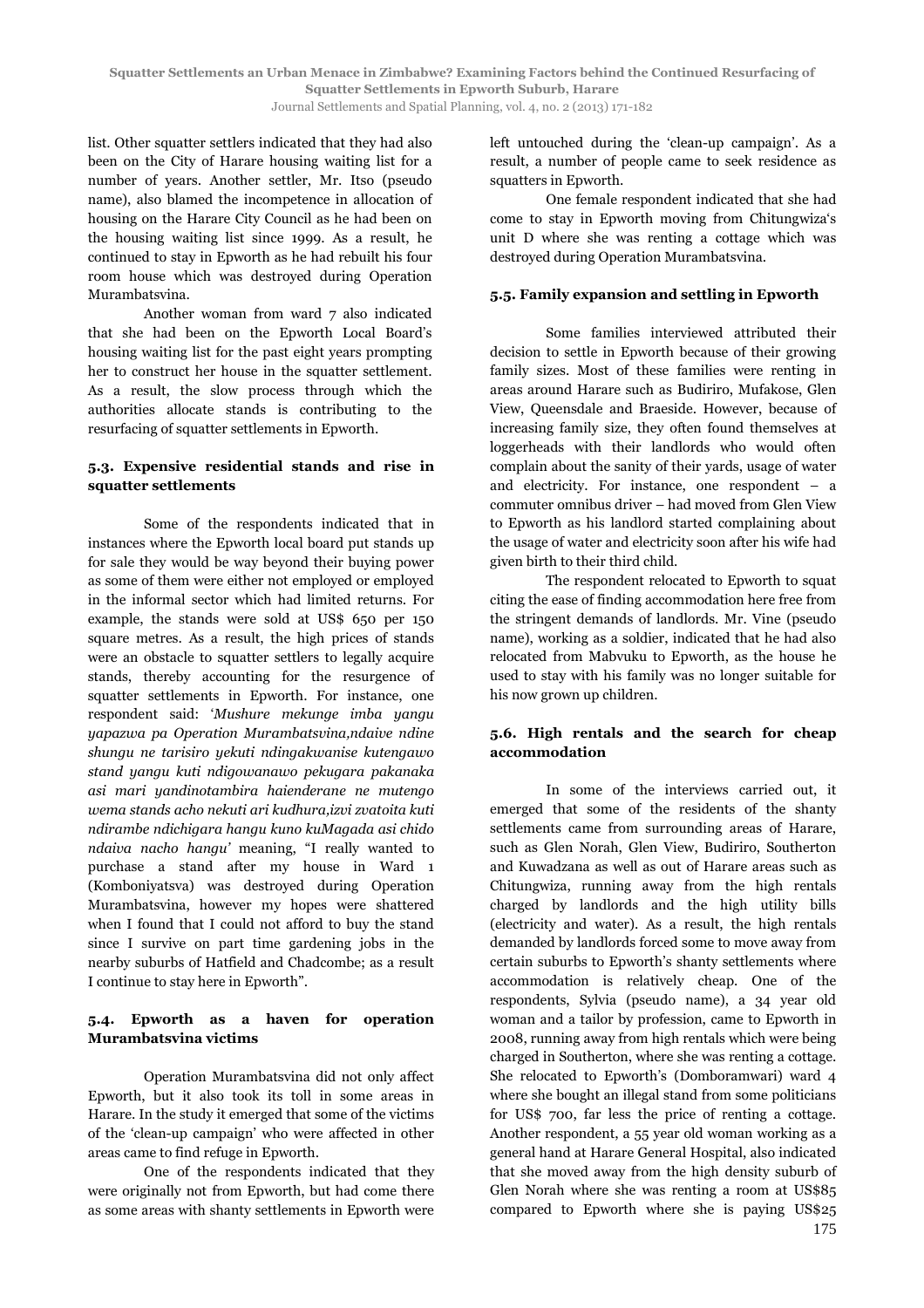dollars for a three roomed informal house in the squatter settlement in Ward 7. Another respondent, working as a part time domestic worker in the nearby low density area, indicated that she moved from Chitungwiza to Epworth because of the high rentals which were taking almost all of her earning.

#### **5.7. Foreigners with nowhere to go**

When Operation Murambatsvina took place, it affected people regardless of their nationality, race or class. In our interviews, it emerged that some residents of Epworth had come to Zimbabwe from neighbouring countries over the years. One of the respondents, Mai Sandi, a Zambian national, indicated that she came to Zimbabwe in 1985 with her father who was looking for employment. When her father passed away, she could not relocate to her country of origin as she was now married. After her marriage had collapsed, she moved to Mbare high density suburb, but was however affected by Operation Murambatsvina before she decided to relocate to Epworth. She indicated that she could no longer go back to Zambia as some of her relatives were deceased and it had been quite some time since she last communicated with her surviving relatives. Furthermore she was unemployed and survived on limited returns from her vending activities. As a result, she had been forced by circumstances to stay in the Epworth squatter settlement in ward 7.

Another respondent indicated that his mother was a Mozambican who had married a Zimbabwean. His citizenship was however revoked during the 2008 national elections as he was using his maternal surname. As a result, he is now considered an alien, a situation which has presented him with problems in his attempts to acquire a residential stand and a job as he cannot produce any documents to authenticate his citizenship status. He was therefore left with no option other than to be a squatter in Ward 7 where he erected an illegal structure.

Another respondent had also migrated from Malawi during the *"Mtandizi*" time (the time people were running away from Malawi to search for jobs in Zimbabwe). He found himself with no accommodation as he was affected by the Land Resettlement Programme because the white farmer he was working for as a livestock attendant in Ruwa was evicted from his farm leaving him with no option but to look for space as a squatter in Epworth Ward 7.

# **5.8. Political patronage and the continued existence of Epworth squatter settlements**

Even though the Epworth Local Board has the mandate to stop the emergence of squatter settlements this is being affected by the politics at play in the area. During interviews with the Senior Housing Officer it was noted that the local board's authority is being undermined by politics in the area. For example, it was mainly during election times that politicians would come and give people land to settle without liaising with the council.

Thus, the Epworth Local Board's powers were undermined because of fear of being at loggerheads with politicians. Therefore, the Senior Housing Officer noted that some people even from outside Epworth were taking advantage of this and came to settle with the supposed backing of certain political parties and politicians. This was also one of the reasons why some squatter settlements such as Ward 7 were not affected.

# **5.9. In search of** *"my own space"* **and the solution to resurfacing of squatter settlements**

Some of the respondents in the study indicated that the need to have their own space or house had pushed them to buy illegal stands and build their own houses in Epworth.

This desire to have their own roofs had been driven by factors such as being fed up with renting other peoples' properties; being governed by the owner's rules and constantly moving from one place to the other in search of cheaper accommodation. Furthermore, the status of being a home owner in Harare had also driven some to stay in Epworth. One respondent said that he had been advised that housing stands in Epworth were very cheap compared with other areas. As a result, he had moved into the area. During the interviews and the FGDs, it emerged that the squatter settlers who had their names on the Epworth Local Board Housing Waiting List indicated that if the processing of applications speeded up it would help in curbing the rise of squatting in the area.

This would provide residents with the opportunity to rehabilitate their existing structures to conform to the housing standards. One respondent indicated that he was prepared to construct his house following legal requirements, however his only obstacle was the lack of regularisation of squatter settlements by the Local Board as he was afraid they might not formalise their structures and thereby risking losing their investments if the houses were affected once more by what happened during Operation Murambatsvina.

The Housing Officer indicated that the delay in allocating stands to people on the housing waiting list was beyond them because of the need to engage the services of a Land Surveyor – who was expensive to hire – to peg the land set aside for allocation to the people. It was also noted that the late and or non-payment of subscriptions on the housing waiting list was a major set back to the Local Board's operations in providing suitable housing for the people.

Influence of politics was also blamed as leading to the resurfacing of the squatter settlements in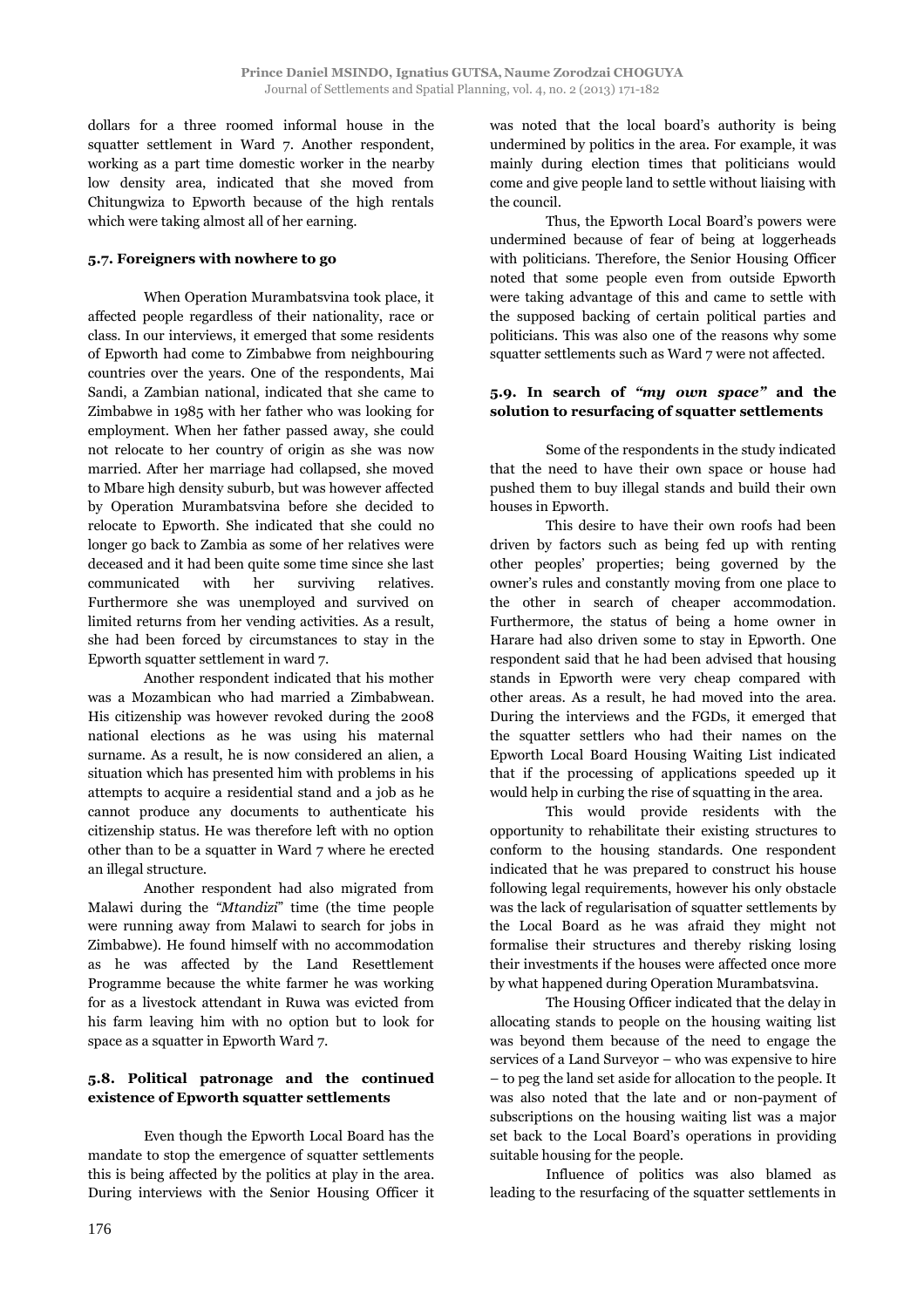Epworth as some influential politicians were selling unregistered land to desperate people and pocketing the money without approaching and notifying the Local Board, leading to land allocation based on political affiliation. This indicated the need to curb political excesses in order to curb the emergence of squatter settlements.

# **5.10. Challenge of service delivery in the shanty settlers**

One of the most acute problems people faced in the squatter settlements in Epworth was lack of service delivery. FGD participants indicated that in as much as they were labeled as illegal squatter settlers they were still paying monthly rates to the Local Board of US\$ 12 a year and US\$ 15 a month if one was on the housing waiting list. However, despite paying money to the Local Board, they were not getting anything in terms of service delivery. Therefore, they were arguing that their current places of residence should be regularised.

The major challenge identified by some participants was the slow pace the Local Board was taking in regularising them and hence residents were hesitant to develop their informal houses into formal ones as they were afraid that these might be destroyed at any time.

The lack of a replacement of the deceased councillor for ward 2 was also affecting service delivery as there was no representation for residents with genuine issues that needed to be attended to.

## **5.11. Health hazards and inadequate access to health facilities in Epworth**

From the FGDs, it emerged that the health of the shanty dwellers in Epworth was very precarious because of the poor sanitation services. As a result, residents were exposed to water borne diseases such as cholera and typhoid. In one of the FGDs, a woman residing in the Komboniyatsva area indicated that there was only one borehole serving more than 150 households. Pressure on this borehole was forcing residents to dig up unprotected open wells in their compounds posing a potential health risk. One participant from Domboramwari area indicated that his family had suffered from stomach problems soon after moving in to settle in Epworth as they were exposed to water borne diseases as they were fetching water from an open well near their house.

For residents of Komboniyatsva/ward 1 access to health care facilities was cited as a major challenge. In as much as residents in the squatter settlements indicated that they had access to local health care centres such as the Epworth Local Clinic and The Medicines Sans Fronteirs Clinic, they were sometimes denied access and treatment when they were referred to the major referral hospitals in Harare (Parirenyatwa and Harare Hospital) as they were usually turned away as being of no fixed abode. One of the participants indicated that she was turned away from Parirenyatwa hospital when she had Tuberculosis (TB). She had this to say: *'Ini ndakamboenda kuParirenyatwa ndichida kurapwa nokuti kuno kuclinic vanga vanditi, zvirikuwedzera saka zvanga zvakutoda kuti ndiende kuGeneral hospital. Ndakasvika kuParirenyatwa vakandipa form rekunyora panoti address. Pandakavati ndinogara kumagada ekuEpworth, vakabva vanditi hazvaiita kuti ndirapwe, ndokunditi ndimbonoedza kuChitungwiza'.* Meaning to say: 'When I suffered from TB I was later referred to Parirenyetwa from the local clinic where I was getting treatment. However, upon arrival at Parirenyatwa, while completing my details, I indicated that I was from Komboniyatsva area, I was told that I was of no fixed abode hence I could not be attended to at Parirenyatwa. I was then referred to Chitungwiza General Hospital'.

#### **5.12. Limited access to education at government schools**

For children living in Epworth squatter settlement, access to education is a real nightmare. In the FGDs, it was revealed that most of the children from the illegal settlements were being refused enrolment at the local schools as they were said to be of no fixed abode. Some of the participants also complained that the schools were expensive as well as being distant. In the FGD in Komboniyatsva, participants bemoaned how of late their children had been denied access at a nearby school as the authorities pointed out that their children could not get places as they could not produce proof of residence. As a result, one of the participants said he had to bribe one of the teachers at the local school to facilitate one place for her daughter.

In the FGD in ward 7, it also emerged that failure to get places for children was related to the long distance the kids had to travel to get to school. For example, one of the participants said her child was walking almost three km to attend Makomo Secondary school as the hot seating practiced at the school meant that the child would sometimes come back home very late when attending school in the afternoons.

Furthermore, some participants indicated that the local schools were expensive for them. Thus, there had been a noticeable surge in illegal private schools run by unqualified teachers catering for those pupils in need of an education because of the distance to schools, unaffordable school fees and of the proof of residence required to get a place at a local school. Even though these illegal schools gave some kind of hope to children in need of access to education, they had negative impact on their performance. One of the participants, Mai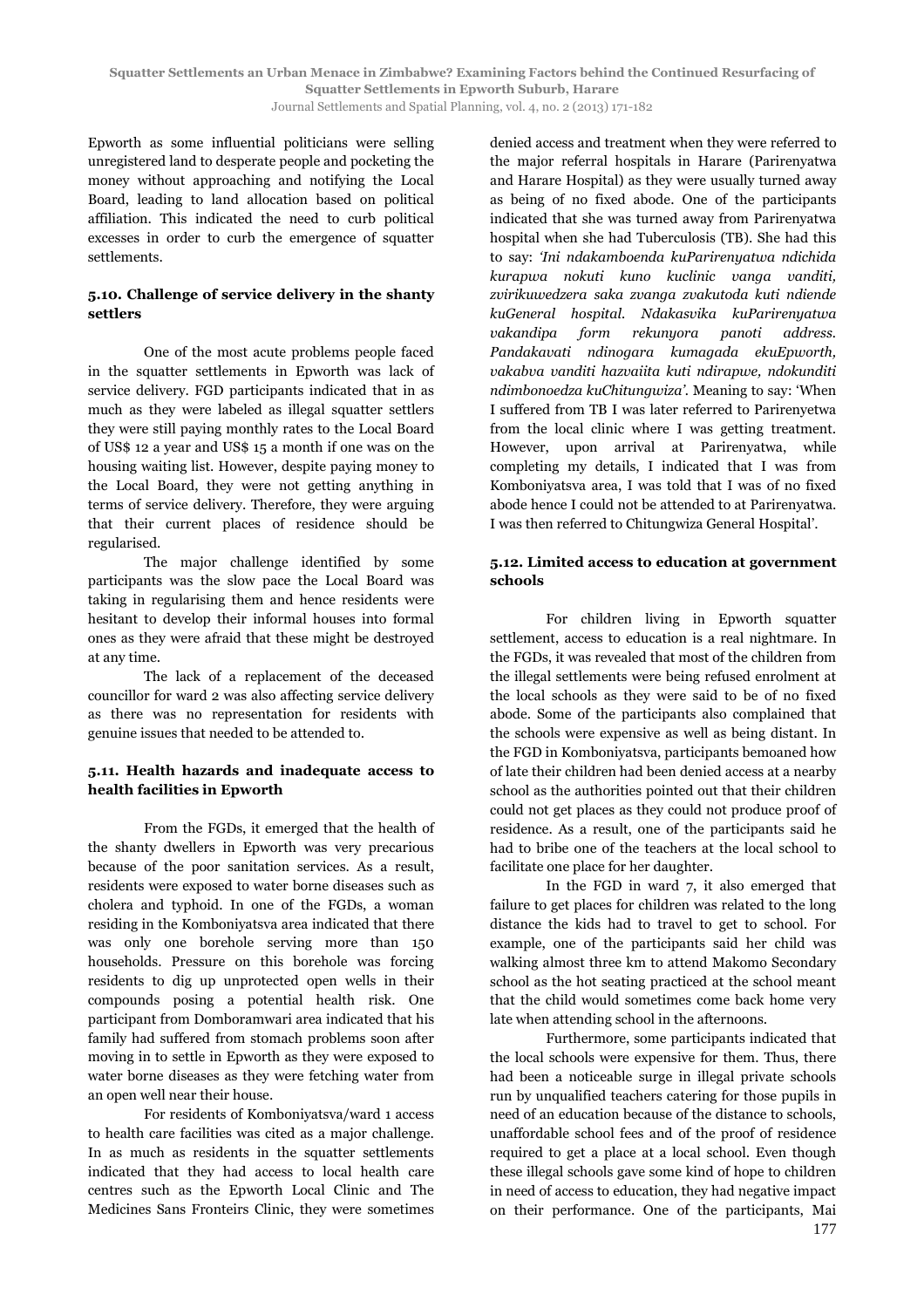Matemba (pseudo name), expressed her doubts about her daughter's and son's future, as she had no option but to send them to one of the illegal schools. Furthermore she expressed doubts about whether her children were able to write the Grade Seven public examinations as the illegal school was not a registered examination centre. To overcome this she would have to look for a centre for her children to write their exams. Similar feelings were echoed by Mr. Timba (pseudo name) who bemoaned the quality of education children were getting in the unregistered/illegal schools. Another participant, Mrs. Smoko (pseudo name) indicated that she was sending her children to an unregistered school called Open Tribe Foundation in ward 7 as she did not have money to send them to the formal schools. At that school, she was paying US\$6 fees a month compared to the US\$85 demanded by the formal local schools. Some of the illegal schools pointed out in the FGDs included Fanta, Maulana and Open Tribe Foundation.

# **5.13. Challenge of crime and immoral behaviour in Epworth**

Criminal activities appear to be a cancer in Epworth squatter settlements. FGD participants agreed that some of the most wanted criminals were coming to lie low in Epworth.

Prevalent criminal activities in the area included theft, burglary and rape. In the ward 7 FGD, participants said that in the past few months people had been robbed whilst coming from work as the tall grasses which were supposed to be taken care of by the Local Board provided cover for thieves during the day and night to pounce on victims. One of the participants had been mugged twice whilst coming from work. In Komboniyatsva FGD, the participants complained that house breaking was on the rise in the area.

One of the participants, Mr. Marazz, said that burglars had broken into his house one night and managed to get away with a television set, a solar lamp and a solar panel. Another woman said that thieves had stolen her chicken from her fowl run one night, while young girls coming back from school during the early hours of the evening had also been raped. For example, in Ward 7, an 11 year old girl was raped by a former school teacher whilst returning from school.

The perpetrator was arrested after the girl narrated her ordeal to her mother who then reported the matter to the police. However, some participants complained that the less than enthusiastic response from the police gave criminals room to manoeuvre away from the long arm of the law. Furthermore, some participants noted that some residents from the squatter settlements were reluctant to report to the police as they were already living outside the law by virtue of being residents in the illegal squatter settlements. Commercial sex workers were also cited as a menace in the area, together with brewing of *kachasu* (illicit beer) which was sold in the shebeens dotted around the squatter settlements. These illegal activities were bringing young children's early exposure to sex and alcohol. For women in the FGDs, prostitution was a menace in the area as they alleged it was a leading contributor to the breakdown of marriages.

The rise in prostitution was attributed to unemployment and the limited educational opportunities for children in the area.

# **5.14. The squatter settlement as a gendered experience**

In the FGDs, some women considered that there were a number of factors negatively affecting their stay in the shanty settlements. For example there was no electricity in their settlements and as a result those who could not afford to buy gas stoves or paraffin were forced to search for firewood in areas such as Donoro and Kutsaga farms, more than 4 kilometres away. Thus, the girl child was affected as she was the one sent on the long errands to look for firewood in the process compromising her school attendance.

Another participant also indicated that, in some families, due to lack of funds, the girl child's chances of going to school were affected as the boy child was given preferential treatment due to the patriarchal nature of the Zimbabwean society. Thus, in the squatter settlement, there was entrenchment of gender inequalities obtaining in patriarchal Zimbabwean society as young girls suffered discrimination and marginalisation, failing to enjoy the same/equal life chances as men did.

# **6. DISCUSSION OF FINDINGS**

#### **6.1. Agency around the housing waiting list**

Although the Epworth Local Board had come up with a remedy to ease the resurfacing of shanty settlements in the area through the provision of housing stands to people on the housing waiting list, evidence showed that the process was very slow for prospective home owners. As a result, the impatient applicants on the housing waiting list, who were discontent with the lack of action and the incapacity of the board to deliver its promise of alleviating their housing crisis, were showing agency by finding a solution to their housing problem reflected in the resurfacing of the squatter settlements.

Borrowing from the Socio-spatial Approach, one could argue that because subscription to the housing waiting list was low in comparison with access to stands in low density areas of the city (where if one had the money it was possible to easily get a housing stand), sometimes relevant authorities took for granted the low income earners' need for housing. This was the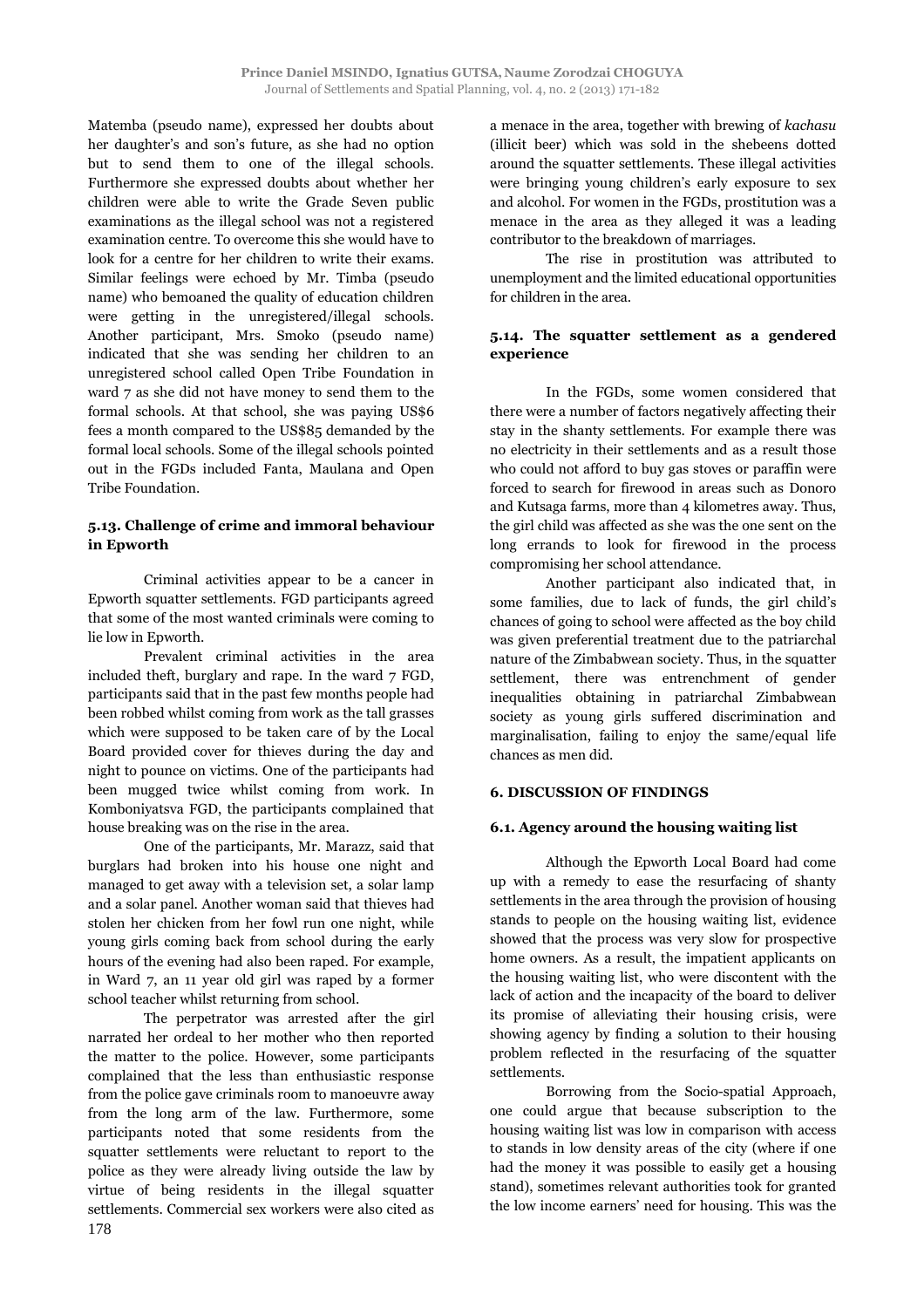same scenario in other countries like Tanzania, where the never ending bureaucratic and time consuming land registration process forced a high percentage of the urban population to reside in informal settlements [3], [6]. However it was also important to realise that in as much as the slow pace in the allocation of stands might be blamed on the local board and the city council, the informal settlers also contributed to the slow pace. This view was backed by the interviews carried out with the Officials who stated that sometimes people did not pay their monthly subscriptions of US\$ 15 on time while others did not pay at all thereby affecting the capacity of the local authority to carry out servicing of the stands.

Marxist sentiments of the Socio-spatial Approach highlighted that the city was a site for the production of inequality. This could be explained using the concept of "Conspicuous Consumption" which referred to an outward display of consumption that demonstrated power and wealth through the wasting of resources and the symbols of upper class membership (for example huge houses with over 5,000 square metres and with some of the land lying idle) [22].

This concept reinforced the Socio-spatial Approach on the issue of inequality in the city. For example, the middle class suburbs of Hatfield and Queensdale surrounding Epworth had huge stands averaging 3,000 square metres, whereas in Epworth the stands to be offered were not more than 200 square metres. This therefore showed how urban areas or the city became a space of inequality as the upper class took the vast lands whilst the low income earners were pushed to the peripheral areas of the city where land was inadequate. Focusing on Epworth one was further drawn to the view that the city represented a great contrast of the rich and the poor living almost side by side as illegal residents of Epworth were living side by side with the middle class in Hatfield and Queensdale [23].

## **6.2. Escaping high rentals and the search for cheap accommodation**

The search for cheap accommodation appeared to have been one of the driving factors forcing people to seek accommodation in squatter settlements in Epworth. Using the Socio-spatial Approach with its emphasis on how the form of settlement space was related to the mode of the economy, it could be noted that during the height of the economic crises in Zimbabwe most home owners tended to increase rentals in a bid to cushion themselves from the prevailing harsh economic environment. As a result, most tenants who were low income earners were affected.

Adopting the Actor-oriented Approach with its emphasis on the actor having capability to command skills and to engage in organising practices it could be noted that the affected lodgers organised practices by building their own shelters in the shanty areas of Epworth as proved in our study.

Moreover, unlike the human ecologists who argue that urban life was due to the natural order of things [23], the Socio-spatial Approach mirrored how urban life was not an adaptation by species to an environment, but the production of forces of structure and agency on individuals belonging to distinct social classes. Therefore inequality was reproduced through the high and unaffordable rentals as the low income earners were pushed away from the areas inhabited by the Upper class to peripheral areas. For example, some participants indicated that they were forced to move from areas such as Hatfield, Chadcombe, Braeside and Queensdale to Epworth resembling observation that in many places squatter settlers were forced to move out and build on the outskirts of the city as was happening here [24].

## **6.3. Epworth as a haven for operation Murambatsvina victims**

In as much as the government embarked on a clean-up (Operation Murambatsvina) it could be argued that the government might have miscalculated the move as it did not have an alternative plan to accommodate those affected by the clean-up campaign. Noticing the lack of alternative measures by the government to take care of them in the aftermath of the cleanup campaign victims were not passive and showed agency. This was evident in this study as residents tried to circumvent their circumstances by going to those areas less affected by Operation Murambatsvina such as Epworth which only had two wards affected. As witnessed in the findings, some victims affected came from areas such as Mbare, Mabvuku and Glen-Norah. As a result seven years down the line squatter settlements were resurfacing in Epworth as affected people called upon their agency to find their own space.

From a Socio-spatial Approach it could be observed that spatial organisation was associated with specific aspects of the cultural, political, social and economic features. In this context, one could take into account the political aspect in order to analyse the reasons behind the resurfacing of squatter settlements in Epworth. The general sentiment towards Operation Murambatsvina was that it was a reaction by ZANU (PF) to people living in urban areas for having voted overwhelmingly for the Movement for Democratic Change (MDC) [25]. ZANU (PF) reacted harshly by launching Operation Murambatsvina allegedly as a direct hit against the urban poor to try to prevent unrest in towns by driving them to the countryside [26]. However, other scholars refuted this view pointing out that the victims of Murambatsvina were from all political divides [27]. As a result, individuals and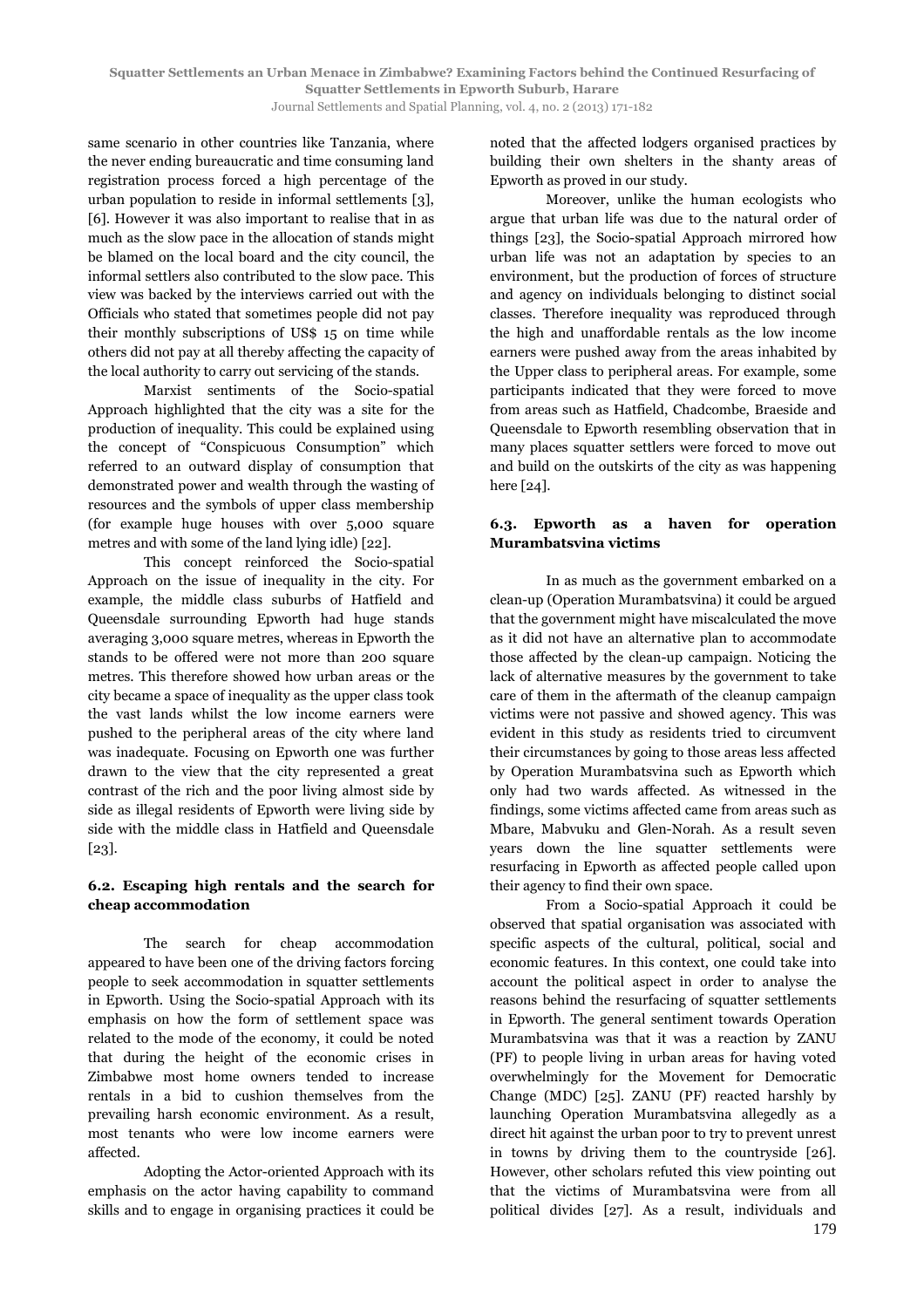families were affected by the harsh evictions which brought major challenges to the provision of basic needs such as housing for the victims resulting in some of them settling in less affected shanty settlements such as Epworth. The effect of Murambatsvina was also not spread evenly across as people who could not trace their roots from rural Zimbabwe but were migrants from neighbouring countries such as Zambia, Malawi and Mozambique were most affected. This category of people had nowhere to go compared to those who flocked back to the rural areas where they were originally from.

The Socio-spatial Approach recognised that social life was comprised of classes and other important social divisions like race, origin and gender [28]. Thus, one could argue that the implementation of the cleanup campaign disregarded people's place of origin as those of foreign origin trickled to Epworth as they did not have anywhere to go unlike those who could trace their origin from Zimbabwe's rural areas.

# **6.4. Family expansion and the need for more space**

The need to provide space for growing families appeared to be a push factor forcing people to settle in Epworth. A number of the study participants were forced by their increasing family sizes to come and reside in the Epworth as their growing families increasingly made it uncomfortable for them to continue renting as they could no longer afford to pay for lodgings which were commensurate with their increasing family size. For example, one respondent relocated from his former lodgings in Mabvuku to settle in the shanty areas of Epworth as his children were growing older and the family increasing in size.

This demonstrated how the actors' own experiences became the push factors which induced their agency to be innovative and ended up living in the shanty settlements. This movement was also motivated by the need to have one's own living space. For example, some of the respondents indicated that they had grown weary of their landlords' constantly nagging them and therefore had opted to find their own accommodation as well as desired to bask in the glory and status that came with owning a house in the capital city Harare.

This also brought in a sense of comfort as most urban dwellers living in informal settlements were comfortable due to the sense of experiencing living together and sharing in an urban set up [8].

## **6.5. Lack of government intervention and the search for living space**

Inability of government intervention had been cited as one of the causal factors behind the resurfacing of shanty settlements. In Epworth, intervention from the central government seemed to be very limited as evidence showed that the government housing programmes were taking long to be a reality because some of the respondents had been on the housing waiting list for more than five years now. On a promising note, the government through the Harare City Council had an understanding with Central African Building Society (CABS) to provide houses in Budiriro. The government had also partnered with The Bill and Melinda Gates Foundation to build low income houses in Dzivarasekwa.

Therefore, the slow space of government interventions could also be blamed for the resurfacing of shanty settlements like Epworth in Zimbabwe. Here it was also important to reflect on the idea that in Africa the rise of informal settlements was generally linked to challenges of the bureaucratic and time consuming land registration processes which forced a high percentage of the urban population to reside in informal settlements as it was happening in Epworth because low income families were left with no option but to construct unauthorised housing often on marginal lands [6], [3].

# **6.6. Living in a squatter settlement and limited access to social services**

Some of the major problems cited by residents of the squatter settlements in Epworth were related to limited access to social services. Instances of Epworth residents failing to access health and educational services in and around the city of Harare were prevalent in the area. This was so because residents noted that access to health services was predicated on the production of proof of residence thereby militating against the shanty dwellers' capacity to use health facilities. As a result, as long as their places of residence were not legally recognised they would not get formal residential addresses.

This challenge appeared gendered as women appeared to be the ones most affected in times when they needed critical health care services. Women were showing their agency by giving birth under the instructions of traditional birth attendants or simply being helped out by relatives at home. This further complicated the chances of the new born babies to get birth certificates as they did not have birth records. This therefore became a continuous cycle as inability to get a birth certificate meant that the child could not easily get a formal school place hence turning out to be an impediment to those children living in the squatter settlements. This therefore flied in the face of such observations that education was a basic need that every citizen was entitled to as the educational opportunities for these children were compromised because of the inability to acquire a birth certificate [29]. As a result, the proliferation of unregistered schools in the area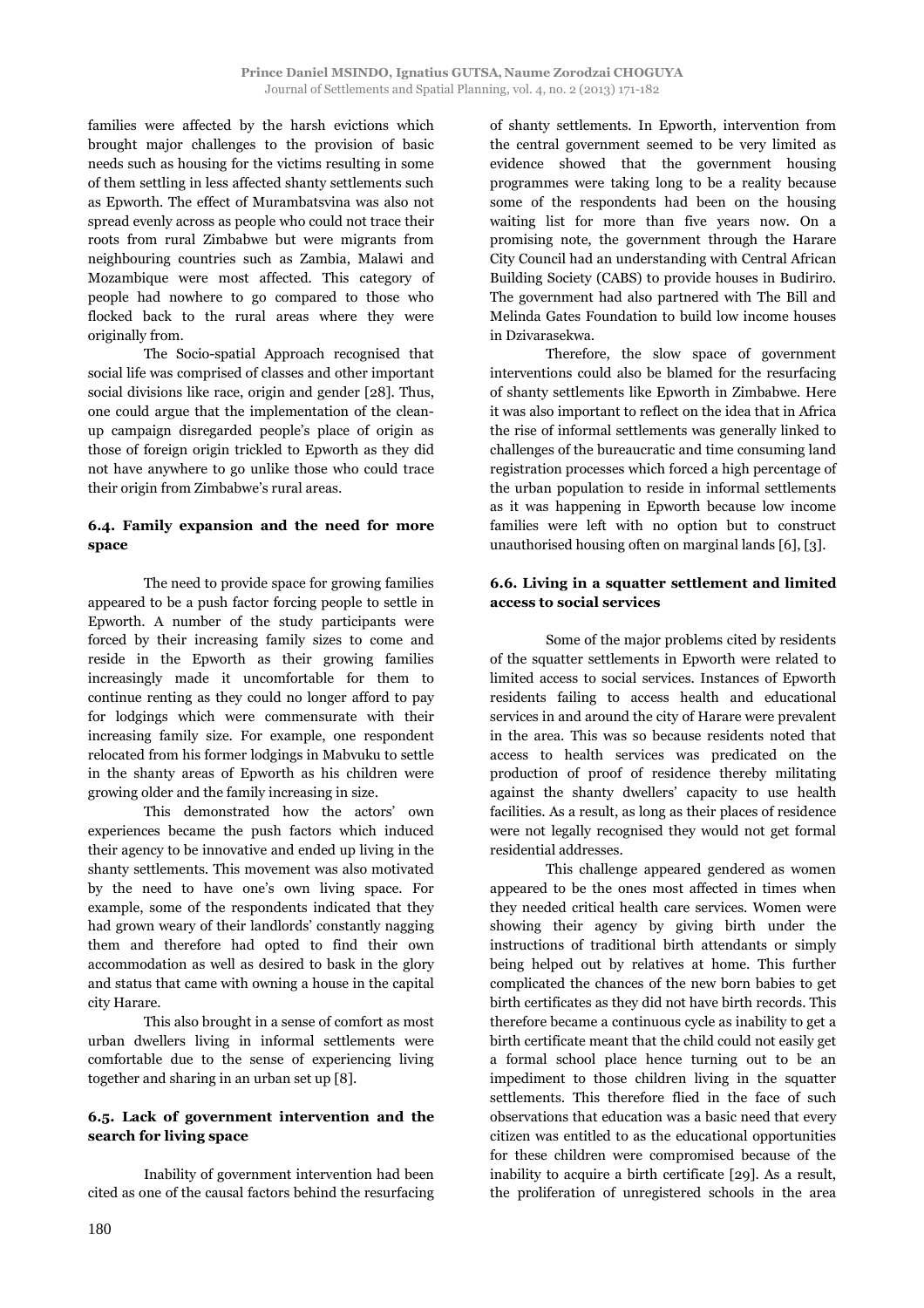which lacked regulations became an easy option that was pursued by these parents living in the squatter settlements. This was also working to compromise the type of education that children received in a very poor environment. On a promising note, one of the schools which started off as an illegal school (Maulana) had been regulated and registered with the Ministry of Education.

# **6.7. In search of a solution to the resurfacing of squatter settlements in Epworth**

In interviews with participants, it emerged that some of the settlers preferred the Government through the local Board to regularise their present illegal spaces of residence as a matter of priority as they felt that it would take them a while to be allocated a housing stand even though they were on the housing waiting list. They said this was necessary as regularising the illegal settlements was not workable due to the small stand sizes they had informally allocated to themselves as well as the area being distant from social services such as clinics and schools.

#### **7. CONCLUSION**

This study examined the factors that were leading to the resurfacing of shanty settlements in Epworth. Evidence presented in the study showed that squatter settlers living in Epworth had found their way into the area as a result of a number factors ranging from limited opportunities for getting housing stands from the housing waiting list to escaping the impact of the Operation Murambatsvina clean-up campaign. It appeared that the local authorities were also to blame for the continued resurfacing of shanty settlements in Epworth as they were not providing residential stands on time for those on the housing waiting list.

The challenges that were faced by shanty dwellers in Epworth also included poor access to sanitation services and social services. As a result, the residents in the squatter settlement were showing their agency by improvising within their daily routines to overcome these challenges they were facing in the area.

# **REFERENCES**

[1] **Stren, R., White, R.** (1984), *Urban Policy,* in Barkan, J. D (ed.) Politics and Public Policy in Kenya and Tanzania, New York, P Baeyer.

[2] **UN Habitat** (2003), *The Challenge of Slums – Global Report on Human Settlements*.

[3] **Kironde, J. M. L.** (2006), *The Regulatory Framework Unplanned Development and Urban Poverty: Findings from Dar es Salaam, Tanzania*.

[4] **Whitehouse, D.** (2005), *Half of Humanity Set to Go Urban,* BBC news, May 19 2005.

[5] **Srinivas, H.** (1991), *Viability of Informal Credit to Finance Low Income Housing: Case Study of Three Squatter Settlements in Bangalore, India*.

[6] **Payne, G. K.** (1977), *Urban Housing in the Third World*, Leonard Hill.

[7] **Tindigarukayo, J.** (2005), *The Squatter Problem*, In Social and Economic Studies,vol. 15, no. 4.

[8] **Haji, M., Sulaiman, M.** (2005), *The Causes and Consequences of the Informal Settlements in Zanzibar,* Munich-Germany.

[9] **McAuslan, P.** (1985*) Urban Land and Shelter for the Poor,* Nottingham, Earthscan Paperback.

[10] **Cole, A.** (1995), *National Land use Plan: Analysis of Potentials and Issues* (NLUP) 02 Zanzibar.

[11] **Mabogunje, A. L.** (1999), *Security for the Urban Poor: An African Regional Perspective,* in Proceedings of International Forum on Urban Poverty (IFUP) Third International Conference on Social Integration and Security for the Urban Poor, Towards Cities for All, Nairobi, 12-14 October 1999.

[12] **Murisa, T.** (2010), *Social Development in Zimbabwe Discussion*, Paper prepared for the Development Foundation for Zimbabwe.

[13] **Butcher, C.** (1993), *Low Income Housing*, In Zinyama (ed.), Harare – the Growth and Problems in the City, Harare, University of Zimbabwe Publications.

[14] **Chitekwe-Biti, B.** (2009), *Struggles of Urban Land by the Zimbabwean Homeless People's Federatio*n. In Environment and Urbanisation, Vol. 21, p. 347.

[15] **Long, N.** (2002), *An Actor-oriented Approach to Development Intervention,* Background paper to APO meeting Tokyo 22-26, April 2002.

[16] **Denzin, N. K., Lincoln, Y. S.** (2005), *The Sage Handbook of Qualitative Research*, 3rd edition, Thousand Oaks, Sage Publications.

[17] **Gall, M. D et al.** (1996), *Educational Research. An Introduction,* 6th edition, White Plains; New York, Longman.

[18] **Creswell, J. W.** (1998), *Qualitative Inquiry and Research Design. Choosing among Five Designs*, Thousand Oaks, Sage Publications.

[19] **Patton, M. Q.** (1980), *Qualitative Research and Evaluation Methods, 3rd* edition, Thousand Oaks, California, Sage Publication.

[20] **Kumar, K.** (1987), *Conducting Focus Group Interviews in Developing Countries; AID Programme Design And Evaluation Methodology* Report no. 8, Washington DC, US Agency for International Development.

[21] **Krueger, R. A., Casey, M. A.** (2000), *Focus Groups. A Practical Guide for Applied Research,* 3 rd edition, Thousand Oaks, CA, Sage publications.

[22] **Veblen, T.** (1994), *Theory of the Leisure Class: An Economic Study of the Institutions,* New York, Penguin Books.

[23] **Engels, F.** (1973), *The Condition of the Working Class in England*, Moscow, Progress Publishers.